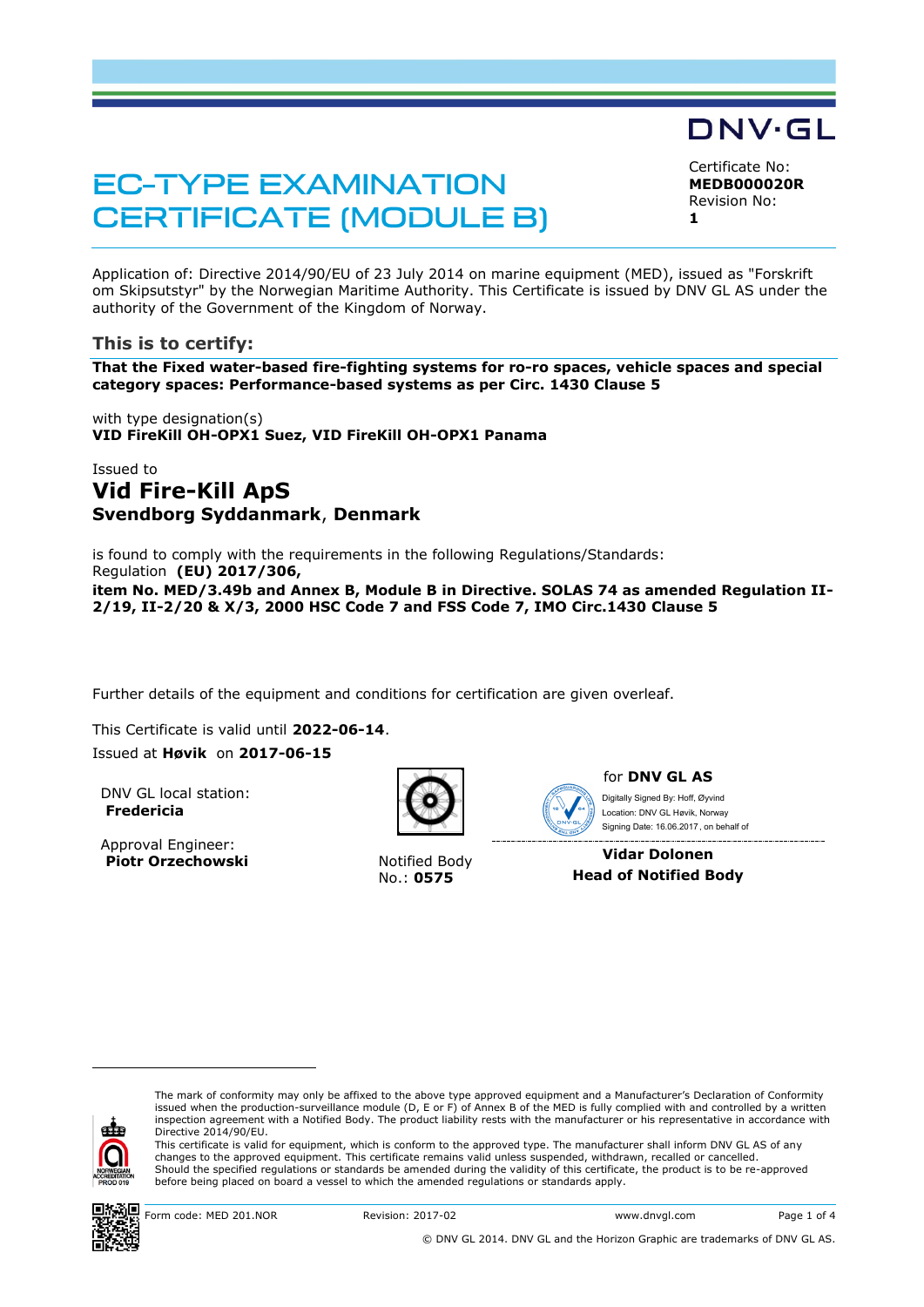Job Id: **344.1-003667-3** Certificate No: **MEDB000020R** Revision No: **1**

#### **Product description**

"VID FireKill OH-OPX1 Suez, VID FireKill OH-OPX1 Panama"

is a water mist system of deluge type. The system consists of nozzles and section valves, in addition to pump unit(s), piping, control system as associated equipment.

The system is to be designed in accordance with the "Principal Requirements" of IMO MSC.1/Circ.1430 for performance based-systems.

Only nozzles are type approved by this certificate. Other components are to be approved and/or certified case by case.

Nozzles are manufactured by Vid Fire-Kill Aps, Svendborg, Denmark.

## **Application/Limitation**

Approved for use as a fixed water-based fire-fighting systems for ro-ro spaces and special category spaces (performance based-system)

System design and installation shall be in accordance with principal requirements and performancebased system requirements of IMO MSC.1/Circ.1430 Ch.3 and 5 and following limitations:

| <b>System</b><br>type       | <b>Nozzle</b>  | <b>Maximum</b><br>spacing $(m)$ <sup>i)</sup> | Min. pres. at<br>nozzles (bar) | Min.<br>coverage<br>area $(m2)$ |  |  |
|-----------------------------|----------------|-----------------------------------------------|--------------------------------|---------------------------------|--|--|
| Deck height up to 5.0 m ii) |                |                                               |                                |                                 |  |  |
| Deluge                      | OH-OPX1 Panama | 3.5                                           |                                | See note iii)                   |  |  |
| Deck height up to 2.5 m     |                |                                               |                                |                                 |  |  |
| Deluge                      | OH-OPX1 Suez   | 4.0                                           | о                              | See note iii)                   |  |  |
| $N$ $\sim$                  |                |                                               |                                |                                 |  |  |

Notes

 $\overline{a}$  Distance to bulkheads should be half spacing

ii. Installations with height above 5.0 will be considered case by case

iii. According to Requirements of IMO MSC.1/Circ.1430 Ch.5.4 for type B or type C systems (as applicable)

#### **Spray head information**

| Sprinkler / nozzle type                                                           | k-factor<br>$(lpm/bar^{1/2})$ | <b>Flow</b><br>(lpm) | <b>Pressure</b><br>(bar) | <b>Drawings</b>                           |  |  |  |
|-----------------------------------------------------------------------------------|-------------------------------|----------------------|--------------------------|-------------------------------------------|--|--|--|
| OH-OPX1 Panama                                                                    | 23                            | 56.3                 | 6                        | Ref. type<br>examination<br>documentation |  |  |  |
| OH-OPX1 Suez                                                                      | 23                            | 56.3                 | 6                        | Ref. type<br>examination<br>documentation |  |  |  |
| Nozzles are made of brass coated with NiSn. Maximum operating pressure is 16 bar. |                               |                      |                          |                                           |  |  |  |
| Nozzles are to be installed in a pendant (downward) position.                     |                               |                      |                          |                                           |  |  |  |

For all applications

- The pump unit(s) shall be delivered with product certificate. Other system components are to be certified or inspected in accordance with Class Rules (or equivalent standard as specified by the Flag Administration).
- Redundant pump arrangement is to be approved on a case by case basis.
- Restrictions apply to use of this system on open ro-ro and open special category spaces (see IMO MSC.1/Circ.1430).
- The pump unit and section / sprinkler valves shall be installed in a room having ambient temperature between +4 degree C and +45 degree C.
- Pipes, couplings and other components are regarded as "Class III" piping.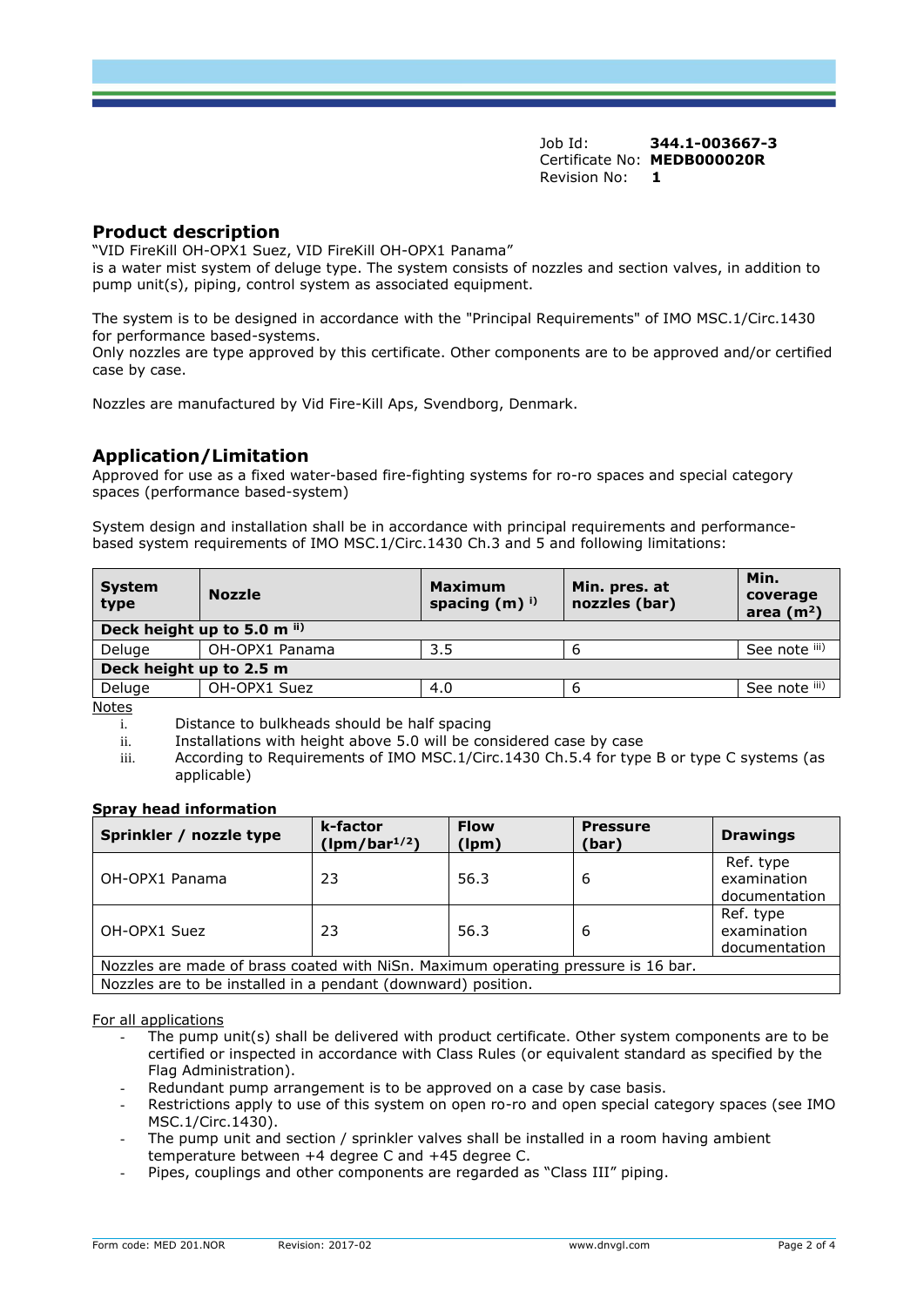Job Id: **344.1-003667-3** Certificate No: **MEDB000020R** Revision No: **1**

The following items are to be submitted for approval for each project:

- System arrangement plans including routing of pipes, location of nozzles, sections valves, release stations and pump unit.
- Documentation of power supply and control system.
- Specification of pipes, section valves, pumps, including drivers and associated components.
- Pressure drop calculations and water mist capacity calculations.
- Design, installation, operation and maintenance manual.

Installation testing:

- The system is to be cleaned in accordance with routines outlined in maker's system description manual.
- At least 2 sections should be tested with full flow through the nozzles. Manual release of all section valves (without water accepted) shall be carried out.
- Manual start of pumps shall be carried out.
- Alarms at the manned control stations shall be tested.
- Other tests as required by Class Rules (or equivalent standard as specified by the Flag Administration) (pressure testing of piping, etc.) and according to maker's manual shall be carried out.

Periodical testing:

- Periodical control and inspection shall be carried out in accordance with maker's system description manual.
- At least one section should each year be tested with full flow through the spray heads (not the same section every year).

#### **Type Examination documentation**

Fire Performance Test Reports:

- No.120413-68 dated 21 June 2012 from Danish Fire Laboratories (DFL) ApS;
- No.120413-69 dated 21 June 2012 from Danish Fire Laboratories (DFL) ApS.

Component testing:

- No. 110415-5 dated 14 April 2012 from Danish Fire Laboratories (DFL) ApS.
- Letter from Danish Fire Laboratories (DFL) ApS dated 02-11-2012 regarding component tests.

No. 160129-164 dated 7 March 2016 from Danish Fire Laboratories (DFL) ApS (clogging test + statement manufacturer (no use of filter))

Drawings of OH-OPX1:

- No. 120802-1057 dated 2012-08-02;
- No. 120802-1058 dated 2012-08-02;
- No. 101116-852A dated 2011-05-05;
- No. 71120-473 dated 2007-11-21;
- No. 120802-1055 dated 2012-08-02;
- No. 120802-1056 dated 2012-08-02;
- No. 81021-607A dated 2009-09-11;
- No. 71121-476A dated 2010-06-15

All from manufacturer.

Datasheet pendent open low pressure water mist nozzle, Model: Suez & Panama OH-OPX1.